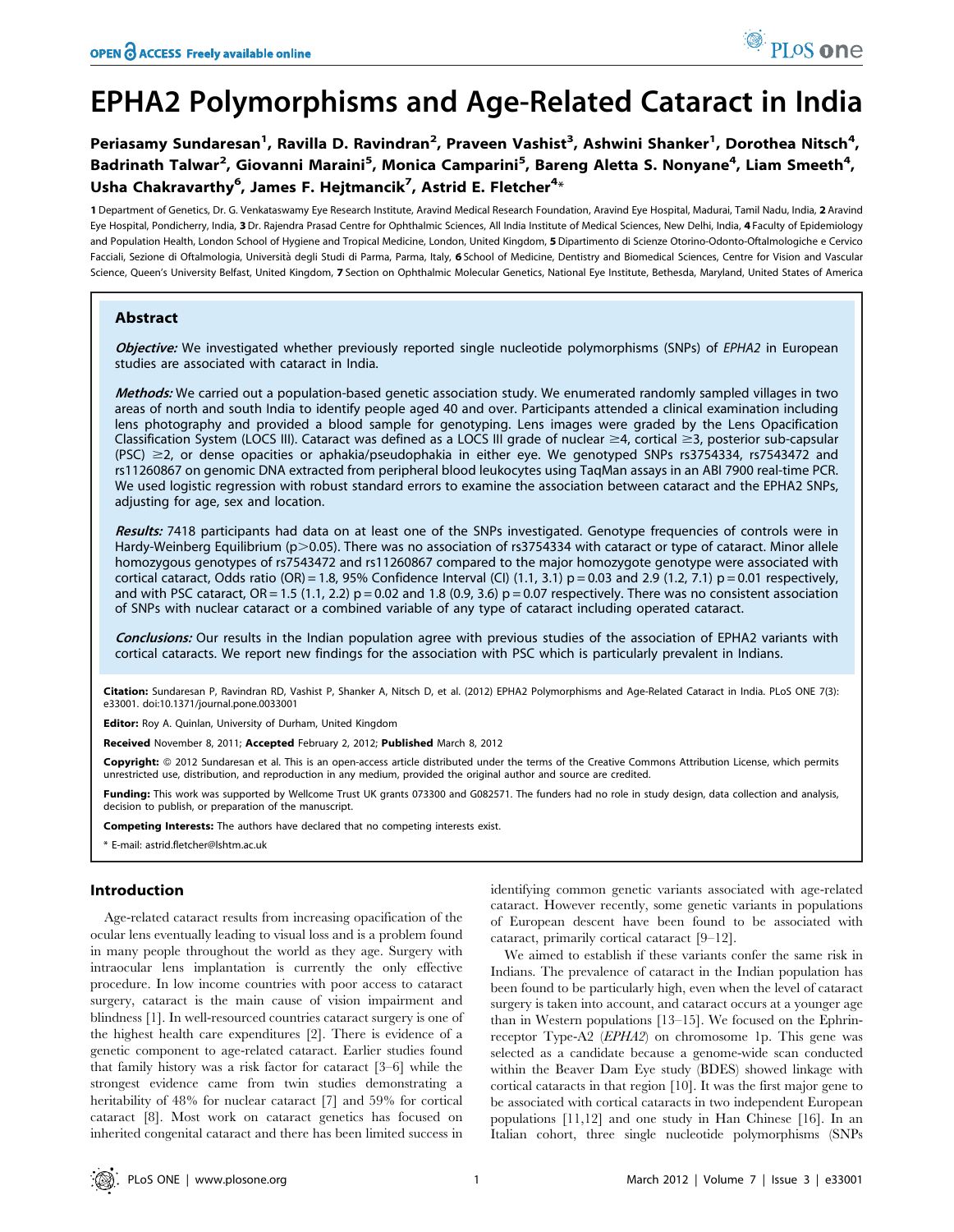rs3754334, rs7543472 and rs11260867) in the 3' region of EPHA2 which harbours highly conserved translational control sequences for localised gene expression were found to be associated with cataracts [11]. Within this cohort, all three SNPs showed a genotypic association with cortical cataracts and rs7543472 also with nuclear cataract. The study in three European populations [12] found also that rs3754334 was associated with cortical cataract. In the Chinese study there was no association with rs3754334 [16]. We aimed to confirm the association of these three  $3'$  EPHA2 SNPs with age-related cataracts in the Indian population.

## Methods

### Ethics Statement

Participants gave full informed written consent. Illiterate subjects had the information leaflet read out to them and provided a thumb impression. The study complied with the guidelines in the Declaration of Helsinki and ethics approval was received from the Indian Council for Medical Research, Research Ethics Committees of the All India Institute of Medical Sciences, Aravind Eye Hospital, London School of Hygiene and Tropical Medicine and Queen's University Belfast.

## Participants and procedures

The India age-related eye disease study (INDEYE) is a large population-based study conducted in two centers in north and south India. Our overall objectives were to examine the prevalence and risk factors for cataract and age-related macular degeneration. The study took place at two locations served by respective participating hospitals: Gurgaon district of Haryana state in north India served by Dr Rajendra Prasad Center of Ophthalmic Sciences (RPC) at the All India Institute of Medical Sciences, Delhi; and Pondicherry and Cuddalore districts of Tamil Nadu in south India served by the Aravind Eye Hospital (AEH).

A total of 59 clusters, 29 in the north and 30 in the south, were randomly selected and all people aged 40 and over were identified from household enumeration. The main INDEYE study recruited people aged 60 and over between 2004 and 2006 [15]. In 2007 to 2008 a random sample of those aged 40–59 at enumeration were invited to take part in the study with the objective of enhancing the sample for genetic studies by extending the age range to include a younger age group. Enumerators collected household and individual socio demographic and economic data (type of house, land ownership, education, occupation, caste, religion). Participants were interviewed at home by trained fieldworkers using a structured questionnaire which included tobacco use (smoking beedies (hand rolled cigarettes using Indian grown tobacco) and/ or cigarettes, chewing or inhaling). Within a week of the home interview participants were brought to the base hospital for the clinical examination which included measurement of height and weight, blood sample collection, and an eye examination. A nonfasting sample of capillary blood was assessed for glucose (CBG) using a reagent strip test and reflectance meter.

Following pupillary dilation, digital slit beam images of the lens were taken using the Topcon SL-D7 Digital photo slit lamp for nuclear opacities (Topcon, Tokyo, Japan) and retroillumination images of the lens using the Neitz CT-S Cataract Screener for cortical and posterior sub-capsular opacities (Neitz Instruments Ltd., Tokyo, Japan). Lens opacities were graded according to the Lens Opacities Classification System III (LOCS III) [17] in 0.1 unit steps for each opacity up to a maximum of 6.9 for nuclear opacities, and 5.9 for cortical and PSC. The training and quality assurance of the photographers and graders and the results of the

prevalence of cataracts in those aged 60 and over have been reported elsewhere [15].

## Genotyping

The 3 SNPs were genotyped on genomic DNA extracted from peripheral blood leukocytes using TaqMan assays in an ABI 7900 real-time PCR using 384 well plates. The genotyping procedure was performed according to the manufacturer's protocol. Clustering of genotypes was inspected for separation between genotypes and accuracy of genotype calls. Clustering algorithms for genotype assignment used three quality control steps: (1) all individual calls with a significant number of outlier SNPs were checked for DNA concentration and plated DNA amended accordingly, (2) a SNP pass/fail value was set for each SNP and genotyping plate, and (3) genotyping was repeated for calls that did not pass in the first run (5% of calls). All genotyped SNPs were in Hardy-Weinberg equilibrium in the controls (test p-value $\geq 0.05$ ).

#### Statistical Analysis

All analyses were done in STATA 11 (StataCorp. 2009. Stata Statistical Software: Release 11. College Station, TX: StataCorp LP.). We defined the type of cataract based on the LOCS III grade in the worse eye of:  $\geq$ 4 for nuclear cataract,  $\geq$ 3 for cortical cataract and  $\geq$  2 for posterior subcapsular cataract (PSC). People with any type of cataract based on these criteria or those whose images could not be graded for type of cataract because of dense opacities were included in the definition of any unoperated cataract. People with any unoperated cataract and those who were pseudophakic or aphakic in either eye were included in the definition of any cataract (i.e., operated and unoperated cataract). We used logistic regression to investigate the association between SNP genotypes and cataract or type of cataract. In all analyses the comparator group were those with no cataract or history of operated cataract (i.e.  $\leq 4$  for nuclear cataract, and  $\leq$  for cortical cataract and  $\leq$  for posterior subcapsular cataract, no dense opacities and no aphakia/pseudophakia). This group act as the controls in the analyses. Further models included age, sex and study centre. Age was included as a continuous variable and a quadratic effect for this was also tested. We examined the association between the homozygotes for the minor allele and heterozygotes compared to the common homozygotes. We further investigated whether including tobacco use, body mass index (BMI), diabetes, and markers of socio-economic status improved the precision of estimation. Diabetes was defined as  $CBG \geq 200$  mg/dl [18]. The socio-economic index status was derived from the information collected at enumeration. These variables were included because they are indicators for potential non-random mating between social strata. All analyses took account of the cluster sampling design by estimation of robust standard errors. Out of the 5998 households from which participants were selected, there were 4144 (69.1%) with a single participant each, 1688 (28.1%) with 2 participants each, 149 (2.5%) with 3 participants each, 12 (0.2%) with 4 participants each and 3 (0.05%) with 5 participants each. Of in total 1854 households with 2 or more participants, 60.1% (1115 households), there were no biological relations, in 4.9% (90 households) there were 2 unrelated members and one person who was related to one of these, and in the remainder the biological relationships were uncertain. We ran multilevel logistic models to investigate whether household structure influenced our results.

## Results

Of 8406 people who underwent a lens examination and provided a blood sample, 619 did not consent to the genetics study. Of the remainder, 7474 could be genotyped for at least one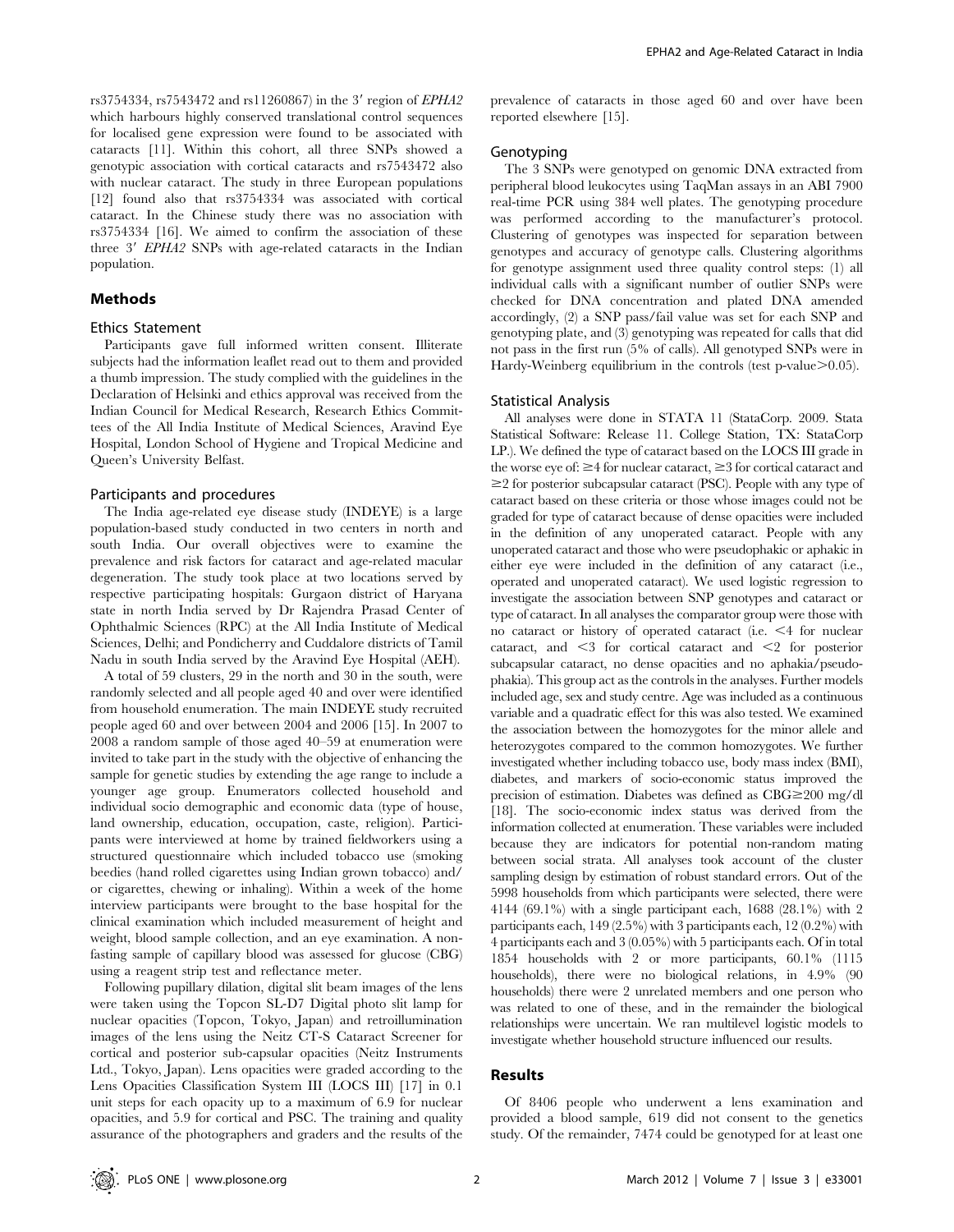Table 1. Distribution of participants by cataract status for those who have at least one of the genotyped SNPs.

|                       | No cataract <sup>1</sup> | Any cataract <sup>2</sup> | Cortical <sup>3</sup> | PSC <sup>4</sup> | Nuclear <sup>5</sup> |
|-----------------------|--------------------------|---------------------------|-----------------------|------------------|----------------------|
| Overall $(N = 7418)$  | 3220 (43.4%)             | 4198(56.6%)               | 542(7.3%)             | 1100(14.7%)      | 2489(33.3%)          |
| <b>Study location</b> |                          |                           |                       |                  |                      |
| South, $n = 3517$     | 1495                     | 2022                      | 277                   | 468              | 1137                 |
| North, $n = 3901$     | 1725                     | 2176                      | 265                   | 642              | 1352                 |
| Age category          |                          |                           |                       |                  |                      |
| $<$ 60, n = 2249      | 1763                     | 486                       | 77                    | 140              | 273                  |
| $\geq 60$ , n = 5169  | 1457                     | 3712                      | 465                   | 970              | 2216                 |
| Gender                |                          |                           |                       |                  |                      |
| Male, $n = 3505$      | 1619                     | 1886                      | 221                   | 489              | 1117                 |
| Female, $n = 3913$    | 1601                     | 2312                      | 321                   | 621              | 1372                 |

<sup>1</sup>"no cataract" defined as the absence of all of the following on LOCS III: cortical  $\geq$ 3, PSC $\geq$ 2, nuclear  $\geq$ 4, dense opacities, operated cataract.

 $^{2}$ defined as any of the following on LOCS III: cortical $\geq$ 3, PSC $\geq$ 2, nuclear $\geq$ 4, dense opacities, operated cataract.

 $3$ LOCS III: cortical $\geq 3$ .

 $4$ LOCS III: posterior subcapsular (PSC) $\geq$ 2.

 $5$ LOCS III: nuclear  $\geq$ 4.

doi:10.1371/journal.pone.0033001.t001

of the EPHA2 SNPs of whom 7418 had complete information on all grades of opacity. Over half  $(n = 4198)$  had some form of cataract or had had a previous cataract operation (Table 1). Nuclear cataracts  $(n = 2489)$  were the most common type of cataract and observed in a third of participants; PSC cataracts were found in 1100 (15%), and cortical cataracts in 542 (7%). The genotype frequencies of the three SNPs by cataract status are shown in Table 2. The minor allele frequencies (MAF) in the control group were: rs3754334, 0.351 (north) and 0.344 (south) and 0.348 for both locations combined; rs7543472, 0.182 (north) and 0.229 (south) and 0.204 for both; and rs11260867, 0.091 (north) and 0.062(south) and 0.078 for both. All 3 SNPs were in Hardy Weinberg Equilibrium in the controls  $(rs3754334 p = 0.9,$ rs7543472,  $p = 0.8$ , rs11260867  $p = 0.3$ ). There was no association

with rs3754334 and any cataract or any of the subtypes of cataract (Table 3). There was a weak association for an additive model for rs7543472 and any cataract (age, sex and location adjusted Odds Ratio  $(OR) = 1.11$  (95% CI 1.08–1.22) (Table 4)). There was no evidence of association for the heterozygous genotype of rs7543472 with either cortical or PSC cataract, but there was an association for the homozygous genotype,  $OR = 1.83$ , 95% CI  $(1.07-3.14)$  with cortical cataract and with PSC, OR = 1.51, 95% CI  $(1.07-2.15)$ (Table 4). No association was seen with nuclear cataract. There was no association with any cataract or with nuclear cataract and rs11260867 (Table 5). There was evidence of an additive association with cortical cataract, OR = 1.39, 95% CI (1.07–1.80). The heterozygote and homozygote genotypes were associated with an approximately 2 and 3 fold OR respectively. For PSC cataract the

|  |  |  |  | Table 2. EPHA2 genotype distribution by phenotype. |  |  |
|--|--|--|--|----------------------------------------------------|--|--|
|--|--|--|--|----------------------------------------------------|--|--|

|            | No cataract <sup>1</sup> | Any cataract <sup>2</sup> | Cortical <sup>3</sup> | PSC <sup>4</sup> | Nuclear <sup>5</sup> |
|------------|--------------------------|---------------------------|-----------------------|------------------|----------------------|
|            | N(96)                    | N(%)                      | N(%)                  | N (%)            | N(%)                 |
| rs3754334  | 3207                     | 4195                      | 542                   | 1109             | 2487                 |
| CC         | 1362(42.5)               | 1736(41.4)                | 213 (39.3)            | 453(40.9)        | 1049 (42.2)          |
| <b>CT</b>  | 1460(45.5)               | 1876(44.7)                | 262 (48.3)            | 502(45.3)        | 1106 (44.5)          |
| <b>TT</b>  | 385(12.0)                | 583(13.9)                 | 67 (12.4)             | 154(13.9)        | 332 (13.4)           |
| rs7543472  | 3210                     | 4190                      | 541                   | 1109             | 2485                 |
| CC         | 2028(63.2)               | 2569(61.3)                | 336(62.1)             | 690(62.2)        | 1544(62.1)           |
| CT         | 1054(32.8)               | 1419(33.9)                | 173(32.0)             | 360(32.5)        | 831(33.4)            |
| <b>TT</b>  | 128(4.0)                 | 202(4.8)                  | 32(5.9)               | 59(5.3)          | 110(4.4)             |
| rs11260867 | 3197                     | 4176                      | 538                   | 1104             | 2474                 |
| GG         | 2725 (85.2)              | 3527 (84.5)               | 445 (82.7)            | 924 (83.7)       | 2083 (84.2)          |
| GC         | 448 (14.1)               | 623 (14.9)                | 86 (16.0)             | 169 (15.3)       | 379 (15.3)           |
| CC         | 24(0.7)                  | 25(0,6)                   | 7(1.3)                | 11(1.0)          | 12(0.5)              |

<sup>1</sup>"no cataract" defined as the absence of all of the following on LOCS III: cortical≥3, PSC≥2, nuclear≥4, dense opacities, operated cataract.<br><sup>2</sup>defined as any of the following on LOCS III: cortical≥3, PSC≥2, nuclear≥4,

<sup>2</sup>defined as any of the following on LOCS III: cortical  $\geq$ 3, PSC $\geq$ 2, nuclear  $\geq$ 4, dense opacities, operated cataract.

 $3$ LOCS III: cortical $\geq 3$ 

 $4$ LOCS III: posterior subcapsular (PSC) $\geq$ 2.  $5$ LOCS III: nuclear $\geq$ 4.

doi:10.1371/journal.pone.0033001.t002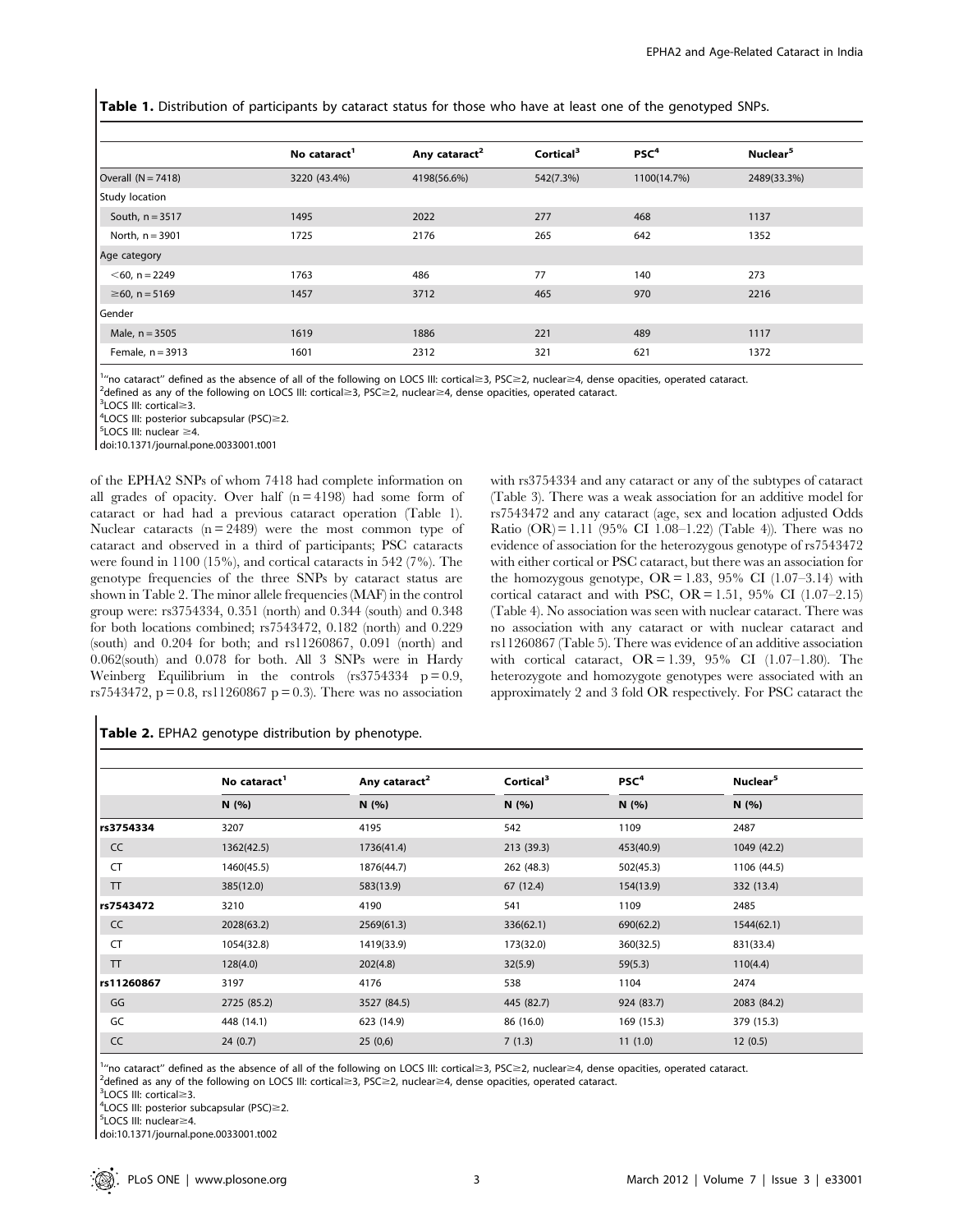## Table 3. Associations between cataract and rs3754334.

| Any cataract <sup>1</sup> (N = 7402)      | TC vs. CC                   | TT vs. CC                  | <b>Additive model</b>        |
|-------------------------------------------|-----------------------------|----------------------------|------------------------------|
| Unadjusted                                | $1.01(0.91-1.11) p = 0.9$   | $1.19(1.02-1.39)$ p = 0.03 | $1.07(0.99 - 1.15)$ p = 0.08 |
| Age, sex and location<br>Adjusted         | $0.98(0.86 - 1.13)$ p = 0.7 | $1.08(0.88-1.32)$ p = 0.5  | $1.02(0.93 - 1.12)$ p = 0.6  |
| Cortical Cataract <sup>2</sup> (N = 3749) | TC vs. CC                   | $\Pi$ vs. $CC$             | Additive model               |
| Unadjusted                                | $1.15(0.96-1.38)$ p = 0.1   | $1.11(0.81-1.53)$ p = 0.5  | $1.08(0.94-1.24) p = 0.3$    |
| Age, sex and location<br>Adjusted         | $1.18(0.97-1.43)$ p = 0.2   | $0.94(0.67-1.34)$ p = 0.7  | $1.03(0.89 - 1.19)$ p = 0.7  |
| $PSC$ Cataract <sup>3</sup> (N = 4316)    | TC vs. CC                   | TT vs. CC                  | Additive model               |
| Unadjusted                                | $1.03(0.87-1.22)$ p = 0.7   | $1.20(0.97-1.50)$ p = 0.1  | $1.08(0.97-1.21) p = 0.2$    |
| Age, sex and location<br>Adjusted         | $1.05(0.84-1.31) p = 0.7$   | $1.10(0.84-1.46) p = 0.5$  | $1.05(0.92-1.20)$ p = 0.5    |
| Nuclear Cataract <sup>4</sup> (N = 5694)  | TC vs. CC                   | $T$ vs. $C$ C              | Additive model               |
| Unadjusted                                | $0.98(0.87-1.11)$ p = 0.8   | 1.12 $(0.95-1.32)$ p = 0.2 | $1.04(0.96-1.12)$ p = 0.4    |
| Age, sex and location<br>Adjusted         | $0.97(0.83 - 1.14)$ p = 0.7 | $1.03(0.81-1.30)$ p = 0.8  | $1.00(0.90-1.12)$ p = 0.9    |

<sup>1</sup>defined as any of the following on LOCS III: cortical≥3, PSC≥2, nuclear≥4, dense opacities, operated cataract.<br><sup>2</sup>LOCS III: cortical>3

 $2$ LOCS III: cortical $\geq$ 3.

 $3$ LOCS III: posterior subcapsular (PSC) $\geq$ 2.

 $4$ LOCS III: nuclear $\geq$ 4. doi:10.1371/journal.pone.0033001.t003

ORs suggested an increased effect especially for the homozygote genotype but the 95% CIs crossed unity,  $OR = 1.84$ , 95% CI $(0.96 -$ 3.57). In further analyses we found no association with any SNP and unoperated cataract of any type and no evidence of an at risk haplotype from the three SNPs for any cataract or any type of cataract. There was no improvement in precision after including a quadratic effect of age. BMI, socio-economic status, tobacco use or diabetes status or household structure did not show any evidence of confounding or effect modification.

## Discussion

We found an association between the EPHA2 SNPs rs7543472 and rs1120867 with age-related cataracts in the Indian population. For both SNPs the association was observed mainly with cortical and PSC cataract although there was an association between rs7543472 and any cataract (operated or unoperated). There was no strong evidence to support an association with nuclear cataract for either SNP. In contrast, an Italian based study reported associations with rs7543472 and cortical, nuclear or any unoperated cataract [11]. The Italian study was considerably smaller than ours and based on 213 age-related cataract cases and 104 clear lens controls. It is unlikely therefore that lack of power was the reason why we did not observe an association with nuclear cataracts of the order of magnitude reported in the Italian study. In our study the association with the rare homozygous (TT) and nuclear cataract was 1.28, 95% CI 0.95–1.72 which overlaps with the confidence intervals found for the same association in the

# Table 4. Associations between cataract and rs7543472.

| Any cataract <sup>1</sup> (N = 7400)      | TC vs. CC                   | TT vs. CC                  | <b>Additive model</b>       |
|-------------------------------------------|-----------------------------|----------------------------|-----------------------------|
| Unadjusted                                | $1.06(0.99 - 1.15)$ p = 0.1 | $1.24(0.97-1.60) p = 0.08$ | $1.08(1.01-1.17)$ p = 0.03  |
| Age, sex and location adjusted            | $1.09(0.97-1.22)$ p = 0.1   | $1.30(0.97-1.75)$ p = 0.08 | $1.11(1.08-1.22)$ p = 0.03  |
| Cortical cataract <sup>2</sup> (N = 3751) | TC vs. CC                   | TT vs. CC                  | Additive model              |
| Unadjusted                                | $0.99(0.85-1.15)$ p = 0.9   | $1.51(0.97-2.34)$ p = 0.07 | $1.09(0.94 - 1.27)$ p = 0.2 |
| Age, sex and location adjusted            | $1.07(0.89 - 1.30)$ p = 0.5 | $1.83(1.07-3.14)$ p = 0.03 | $1.19(1.00-1.43)$ p = 0.05  |
| $PSC$ cataract <sup>3</sup> (N = 4319)    | TC vs. CC                   | TT vs. CC                  | Additive model              |
| Unadjusted                                | $1.00(0.88-1.14) p = 0.9$   | $1.35(0.98-1.87) p = 0.07$ | $1.07(0.96 - 1.19) p = 0.2$ |
| Age, sex and location adjusted            | $1.07(0.90-1.28)$ p = 0.4   | $1.51(1.07-2.15)$ p = 0.02 | 1.13(0.99-1.30) $p = 0.07$  |
| Nuclear cataract <sup>4</sup> (N = 5695)  | TC vs. CC                   | $\Pi$ vs. $CC$             | Additive model              |
| Unadjusted                                | $1.04(0.95-1.13)$ p = 0.4   | $1.13(0.90-1.42) p = 0.3$  | 1.04 $(0.97-1.28)$ p = 0.2  |
| Age, sex and location adjusted            | $1.08(0.94-1.24) p = 0.3$   | $1.28(0.95-1.72)$ p = 0.1  | $1.10(0.99 - 1.23)$ p = 0.1 |

 $^{1}$ defined as any of the following on LOCS III: cortical≥3, PSC≥2, nuclear≥4, dense opacities, operated cataract.<br><sup>2</sup>LOCS III: cortical>?

 $2$ LOCS III: cortical $\geq$ 3.

 $3$ LOCS III: posterior subcapsular (PSC) $\geq$ 2.

 $4$ LOCS III: nuclear $\geq$ 4.

doi:10.1371/journal.pone.0033001.t004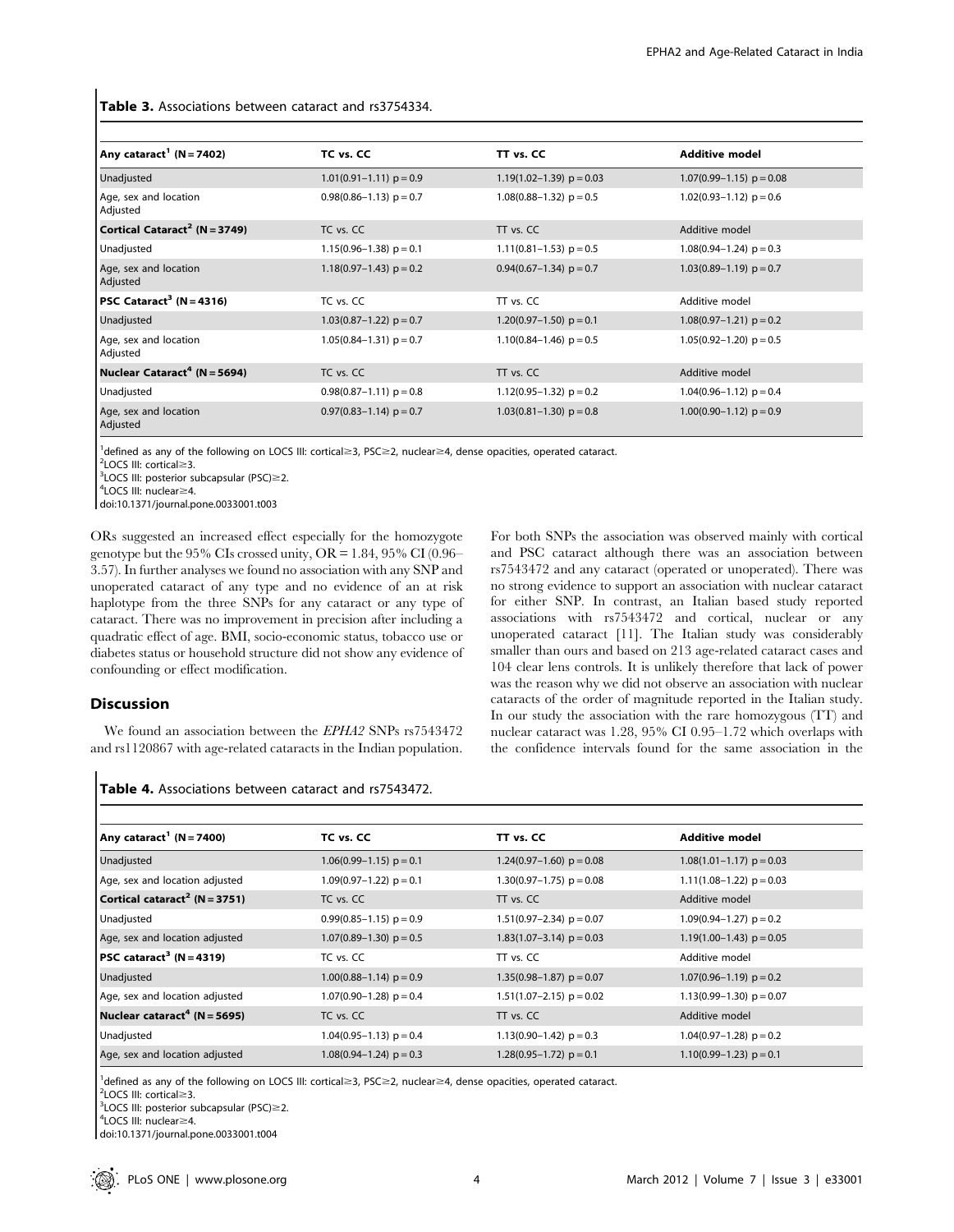Table 5. Associations between cataract and rs11260867.

| Any cataract <sup>1</sup> (N = 7373)      | CG vs GG                    | CC vs GG                      | <b>Additive model</b>       |
|-------------------------------------------|-----------------------------|-------------------------------|-----------------------------|
| Unadjusted                                | 1.07 $(0.94-1.22)$ p = 0.3  | $0.80(0.50-1.29)$ p = 0.3     | 1.04 $(0.93-1.17)$ p = 0.5  |
| Age, sex and location adjusted            | 1.07 $(0.91-1.25)$ p = 0.4  | 0.85 $(0.50-1.46)$ p = 0.6    | 1.04 $(0.90-1.20)$ p = 0.6  |
| Cortical cataract <sup>2</sup> (N = 3735) | CG vs GG                    | CC vs GG                      | Additive model              |
| Unadjusted                                | $1.18(0.91 - 1.52)$ p = 0.2 | 1.79 (0. 87–3.67) $p = 0.1$   | 1.21 $(0.95-1.54)$ p = 0.1  |
| Age, sex and location adjusted            | 1.31 (0.99-1.74) $p = 0.06$ | 2.90 $(1.17 - 7.14)$ p = 0.01 | 1.39 $(1.07-1.80)$ p = 0.02 |
| $PSC$ cataract <sup>3</sup> (N = 4301)    | CG vs GG                    | CC vs GG                      |                             |
| Unadjusted                                | 1.11 $(0.92-1.34)$ p = 0.3  | 1.35 $(0.69-2.65)$ p = 0.4    | 1.12 $(0.95-1.33)$ p = 0.2  |
| Age, sex and location adjusted            | 1.07 $(0.85-1.33)$ p = 0.6  | 1.84 (0.96-3.57) $p = 0.07$   | 1.12 $(0.92-1.37)$ p = 0.3  |
| Nuclear cataract <sup>4</sup> (N = 5671)  | CG vs GG                    | CC vs GG                      |                             |
| Unadjusted                                | 1.11 $(0.96-1.28)$ p = 0.2  | $0.65(0.39-1.10)$ p = 0.1     | 1.05 $(0.92-1.20)$ p = 0.4  |
| Age, sex and location adjusted            | 1.09 $(0.92-1.30)$ p = 0.3  | $0.64(0.34-1.20)$ p = 0.2     | 1.05 $(0.90-1.23)$ p = 0.5  |

<sup>1</sup>defined as any of the following on LOCS III: cortical≥3, PSC≥2, nuclear≥4, dense opacities, operated cataract.<br><sup>2</sup>LOCS III: cortical>3

 $2$ I OCS III: cortical $\geq$ 3.

 $3$ LOCS III: posterior subcapsular (PSC) $\geq$ 2.  $4$ LOCS III: nuclear $\geq$ 4.

doi:10.1371/journal.pone.0033001.t005

Italian cohort (OR for TT compared to the other genotypes: 1.8, 95% CI (1.2–3.1)). The odds ratios and p values for cortical cataract were similar in the two studies; 2.1 95% CI (1.2–3.6)  $p = 0.01$  in the Italian study and 1.8 (1.1–3.1),  $p = 0.03$  in our study. There was a striking difference between the allele frequencies in the two studies; in our Indian population the T allele was the rare allele (frequency of 20.5% in controls) while in the Italian study T was the common allele (frequency of 77%). This suggests that while genetic variation in the region linked to rs7543472 is associated with cataract, the effect is unlikely to be caused by variation in the SNP itself. Our T allele frequency was also different to other populations reported in HapMap including that of HapMap Gujarati Indians from Texas (77%) and Utah Europeans' (76%). No other population had T frequencies as low as ours although two African population groups (Nigerian Yoruba and Kenyan Masai) the T frequency was around 50%. (http://www. ncbi.nlm.nih.gov/projects/SNP/snp\_ref.cgi?rs = 7543472 accessed September  $21<sup>st</sup> 2011$ ).

In the Italian study the OR and p values for rs11260867 (95% CI) for cortical, nuclear or any unoperated cataract were respectively 2.3 (1.3–4.4)  $p = 0.007$ , 1.5 (0.8–2.6),  $p = 0.2$  and 1.8  $(1.0-3.0)$ ,  $p = 0.03$  comparing the CC genotype to the combined G heterozygous and homozygous genotypes (C and G alleles for rs11260867 were switched in error in the published Appendix 1 of the Italian Study [11] J.F.Hejtmancik, personal communication).

In our study the respective odds ratio and p values were 2.9  $(1.2–7.1)$   $p = 0.01$ , 0.6  $(0.3–1.2)$   $p = 0.2$ , and 0.9  $(0.5–1.5)$ ,  $p = 0.6$ comparing the CC genotype to the GG genotype. The MAF for the C allele in our study (7.8%) was much lower than seen for Europeans in whom C is the common allele  $(MAF = 80.5\%)$ . http:// www.ncbi.nlm.nih.gov/projects/SNP/snp\_ref.cgi?rs = 11260867 accessed September 21st 2011). Data were not available for Texas Gujarati Indians.

We found no association with rs3754334. In contrast, in the Italian study the ORs were around 3 for the associations with cortical, nuclear and any unoperated cataract. The MAF for the T allele (34.8) in our study was similar to that of Gujarati Indians (32.4%), and slightly higher than the Utah Europeans (28.8%) and the Italian cohort (28%) (http://www.ncbi.nlm.nih.gov/projects/  $SNP/snp_ref.cgi?rs = 3754334, accessed September 21<sup>st</sup> 2011.$ 

A meta analysis of two population based studies, a twin study and a family based study [12] found that the association of rs3754334 varied across the studies. Only cortical cataract was investigated in the meta analysis. The results were presented by p values and estimates of effect (odds ratios) were not given. Of the four individual studies only one, the UK Twin Study, was significant,  $p = 0.03$ , possibly reflecting the more advanced cataracts in that study. A further sub-set analysis of severe cortical cataract provided stronger evidence. Other EPHA2 SNPS associated with cortical cataract were rs7584209, rs3768293, rs6603867, rs667816 and rs3754334. Three haplotypes were identified which between them accounted for 8% of the total variation in cortical cataract score. These SNPs were further investigated in an association study of cortical cataracts in Han Chinese [16]. Of five SNPS investigated, no association was found for rs3754334, rs3768293 or rs707455; an association was found for rs7548209 with reduced risk conferred by the C allele in contrast to an increased risk with the C allele observed in the European studies [12]. Additionally the G allele of rs477558 was associated with a lower risk.

The lack of association with nuclear cataracts in our study and the positive association with cortical cataracts is in agreement with studies in mice showing a high incidence of cortical cataract in EPHA2 knockout mice, greater expression of EPHA2 protein in cortical lens fiber cells compared to nuclear fiber cells [12].

We also found associations with PSC cataract and rs7543472 while for rs11260867 the association was borderline. No previous studies have investigated associations between PSC and EPHA2 genotypes, possibly because of the much lower prevalence of PSC in western populations. In contrast in our study PSC cataract was more common than cortical cataract, a finding we have described previously [15]. While this marked difference in the prevalence of PSC between India and high income countries may be partly explained by the early presentation of people with PSC to ophthalmologists in high income countries and the subsequent removal of the lens, it may also reflect genetic and environmental factors in India.

The strengths of our study are that it is large and populationbased with high quality cataract grading. Participants were drawn from a random sample of small towns and villages in the north and